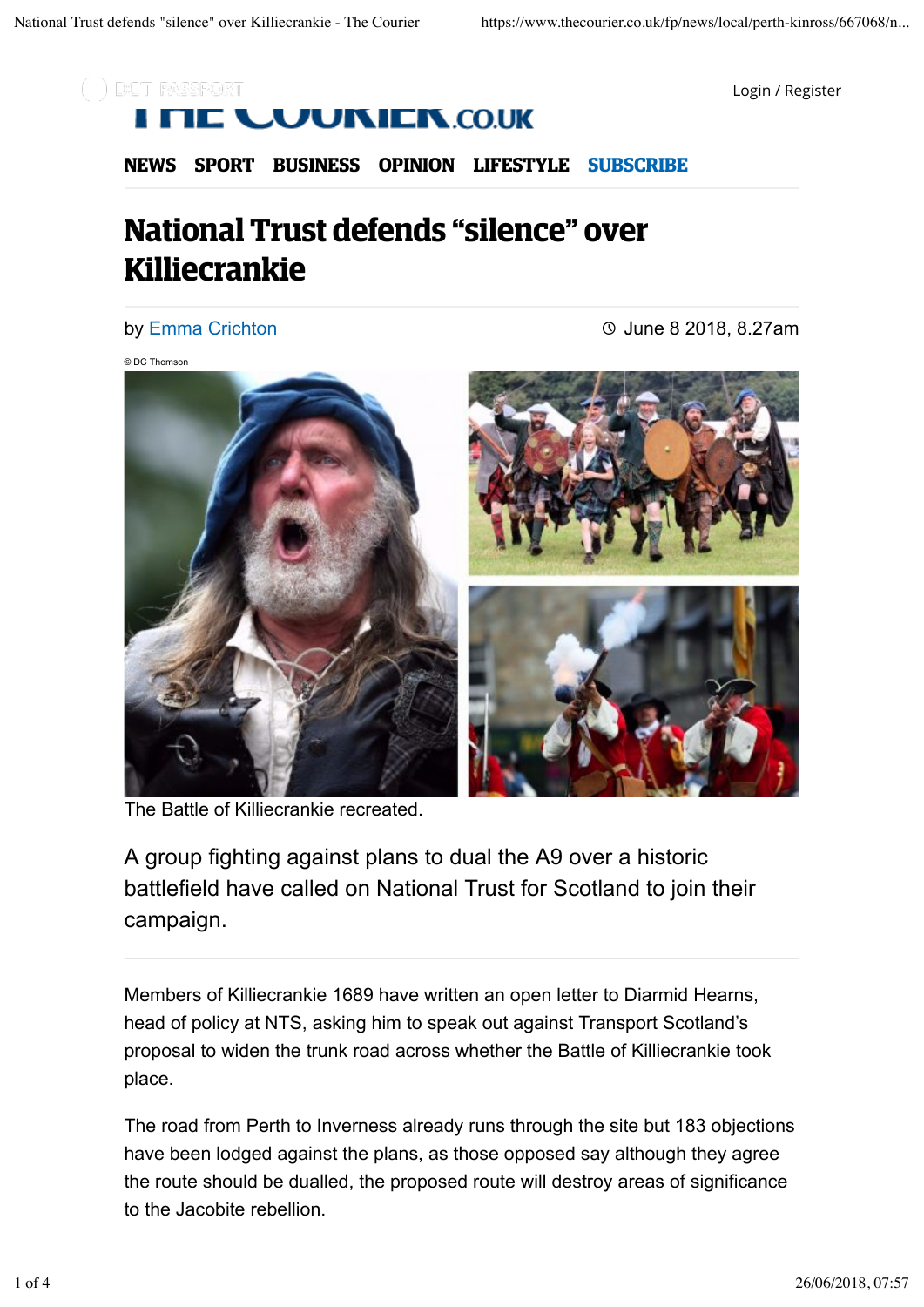### ) DCT PASSPORT

Login / Register

entire A9 dual carriageway by 2025.

The complaints sparked archaeological surveys, which began last week, and a public inquiry is to be held, although a date has not been set yet, and NTS has confirmed it will be involved in the process.

In the letter, Killiecrankie 1689 asks why NTS has not made a statement opposing the proposed route for the dual carriageway. They say the issue is similar to plans to build a hotel within the boundaries of Culloden Battlefield, near Inverness, to which NTS formally objected.

The letter said: "NTS has made public statements twice in the past three weeks concerning the planning and protection of historic sites in relation to Culloden Moor.

"Although there are complex circumstances particular to Culloden, the statemens made by NTS are also pertinent to the situation in Killiecrankie.

"It is mystifying why the NTS has made no public pronouncements on controversial plans that have generated 183 objections in an area where your presence is dominant. If your silence is due to acceptance of the proposals, surely your 360,000 members and the wider public are owed an explanation about the discrepancy in your views of two of the country's most important Jacobite battle sites?"

NTS owns the visitor centre in Killiecrankie, including some small sections of the battlefield, but does not own any land affected by the proposed dual carriageway.

Mr Hearns responded to the letter by confirming NTS will be contributing to the local inquiry when it happens.

He said: "Having now received the campaigners' open letter, we want to reassure them that we take our responsibilities very seriously.

"Our policy, national estates, archaeology and property teams have all been studying the proposals for the A9 closely. The upgrading of this national corridor, while welcome, will affect both amenity and heritage.

"Despite the fact that, unlike Historic Environment Scotland, we are not a statutory consultee in the process, we have had ongoing engagement with Transport Scotland and the contractors over the very same issues raised by the campaigners.

"The Trust is not afraid to raise its voice when it needs to, as we have done at